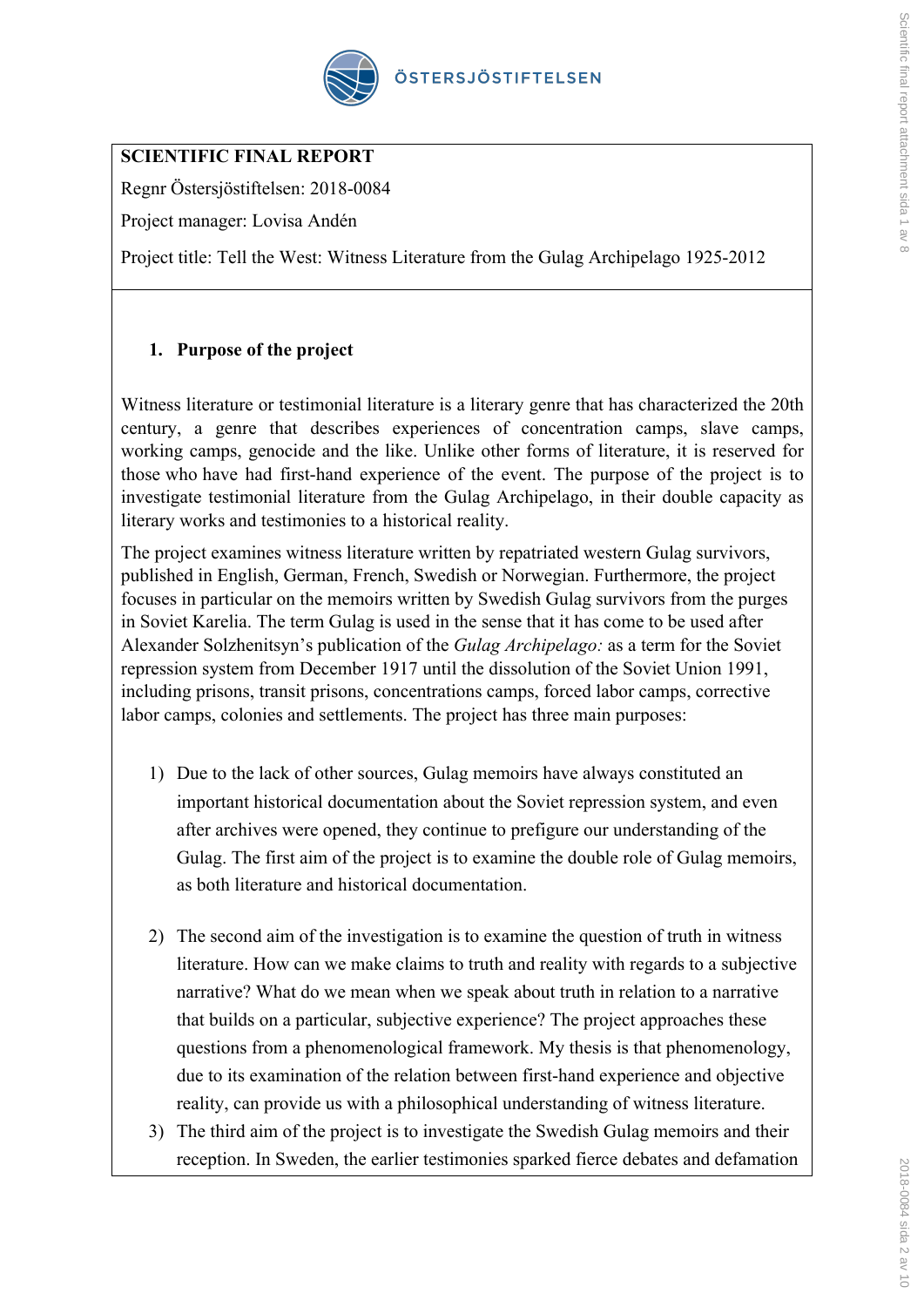

campaigns at the time of their publication. My aim is to investigate this almost forgotten material as well as the silence around it.

### **2. The three most important results of the project and what conclusions can be drawn from them**

### *1. Literary Narratives and Historical Testimony*

Most witness literature concerns a reality that already belongs to the past: a genocide that has already past or concentration camps that no longer exists. The same is, however, not the case for Gulag memoirs, which, for the most part describe an ongoing reality; a reality that, due to the secrecy around it, was mainly known through their writings. Whereas witness literature in general is met with trust, the Gulag memoirs published outside of the Soviet Union during the Cold War were often challenged. A lack of sources to verify the accounts in the memoirs was not only a problem for historians, but it also turned the writers into targets for slander and smears. Their testimonies, and the slander they caused, bear witness to the vulnerability of testifying to a historical reality that, on the one hand, has as yet not been publicly accepted and, on the other, refers to a system of repression that is still ongoing and effective. Furthermore, the Gulag literature were responsible for both re-instituting the public narrative over the years, and for changing the reality that they described.

Even after the archives were opened, the importance of memoirs still prevails. More importantly, the fictionalized accounts still inform our present-day understanding of the Gulag. The most recent comprehensive study of the Gulag in the English language, Anne Applebaum's *Gulag: A History*, draws to a large extent on memoirs and fictionalized Gulag literature, even though the book was published in 2003 when the archives had long been available. The use of fictional testimonies in historical research on the Gulag raises important questions about the relation between historical truth and literary truth, between factual accuracy and fictional presentation.

## *2. Truth and Truthfulness in Witness Literature*

Almost all Gulag memoirs expresses the desire to speak the truth, to tell the western world the reality of the Soviet repression. What does it mean to speak about truth with regard to a subjective experience? Drawing on the phenomenological tradition, Simone de Beauvoir develops an understanding of truth in autobiographical writing, where truth is not only an accurate description, but signifies a writing that makes ones lived experience possible to imagine for others. What we call truth in testimonial literature is thus essential 1) representative for the collective experience, 2) presenting the experience in a way that makes it possible for the reader to imagine "what it was like to…". Even if those truth are not accurate with respect to the writer's experience, they can nonetheless be true to the extent that they are representative for the group or the collective experience.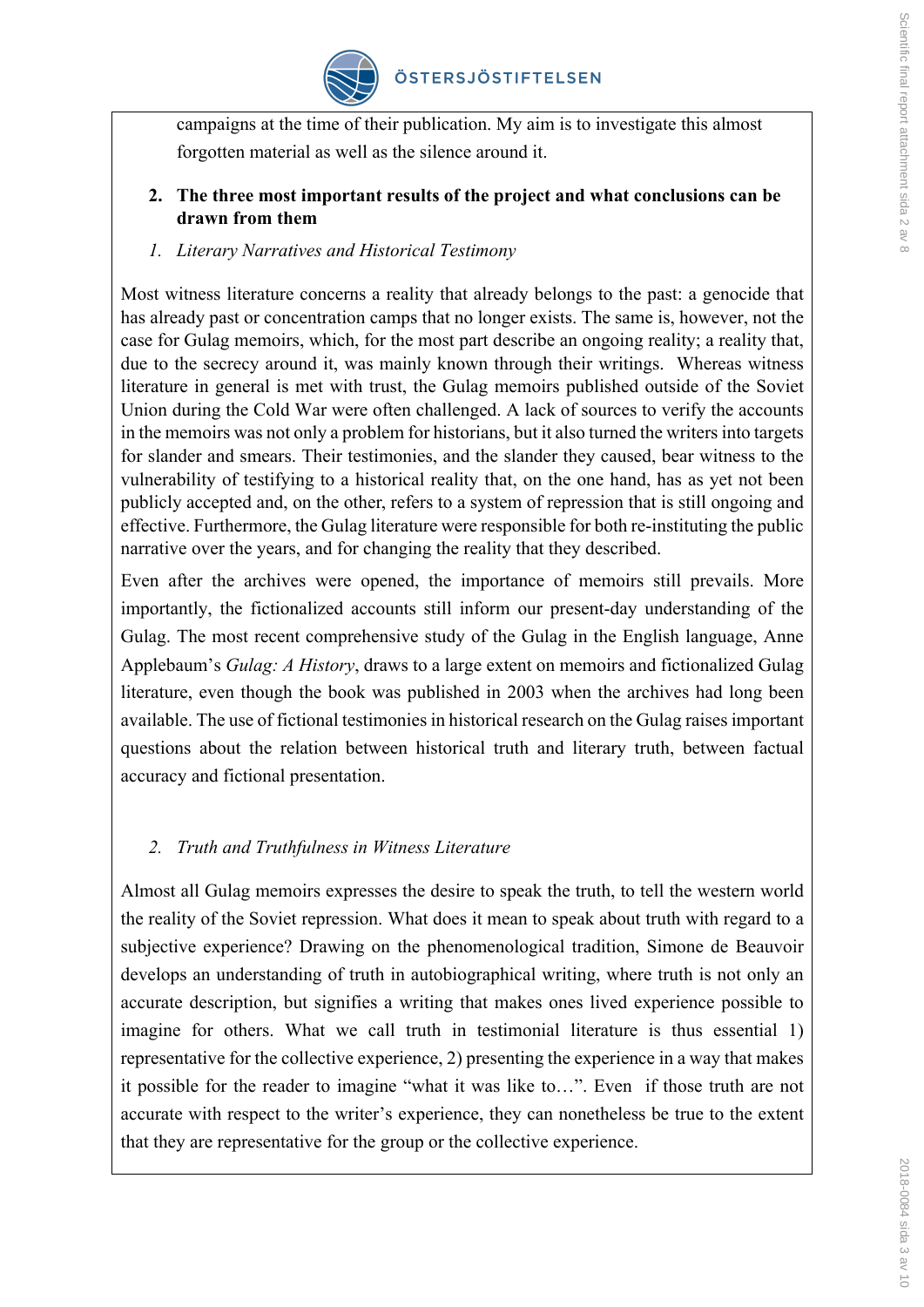

*3. Forgotten Stories and Untold Tales: Swedish Gulag Memoirs*

Several hundred Swedes emigrated to Soviet Karelia in the beginning of the 1930s, a number of them remained until the Great Terror and became targets of repression; most of the repressed Swedes were sent to forced work in lumber settlements and their experience is thus one of the "other Gulag", of a confinement without prison walls or barbed wire. There is as yet no coherent public narrative and no memory sites in Sweden that acknowledge the Swedish Gulag survivors; most survivors never talked publicly about their experiences, let alone wrote about them, and the few who did, did it reluctantly. Their reluctance can be seen as the consequence of conflicting loyalties and as the result of tacit pressures on the survivors. All of the writers came from Communist communities, and they all describe the same hesitation about telling their stories: the reason to stay silent is stated in terms of different loyalties: one with the Swedish worker's movement, another with the victims of the purges, and a third loyalty to the survivors still living under the Soviet repression. However, the final reason for writing is often stated in terms of the possible consequences for those left behind. Thus, the memoirs themselves bear witness to the difficulties of testifying about a repression that is still effective.

One fear that recurs through the Swedish memoirs is the fear of not being believed. The memoirs bear witness to a universe of repression to which there was no proof, and no possible verification. Theirs were a struggle to establish an unknown reality without the support of any public record. In the wake of a public discourse, the history of the Soviet emigration is still largely unknown in Sweden. On a national level, the question of the involvement of the Communist Party reached the public discourse in the beginning of the 2000s. In spite of the large attention drawn to discussion of the guilt of the Communist Party, there is still no comprehensive narrative of the experience of the repression of the Swedish emigrants in Soviet Karelia. The absence of memorials, museums or a memory culture raises questions about the meaning of witnessing in the absence of a collective memory: what enables a culture of memory in opposition to a culture of silence? How can we establish a memory culture on an experience that has been silenced for so long?

### **3. The project's contribution to the international research frontline**

1) The study is the first study of testimonial literature that uses a phenomenological framework in order elaborate questions of truth with regard to testimonial literature.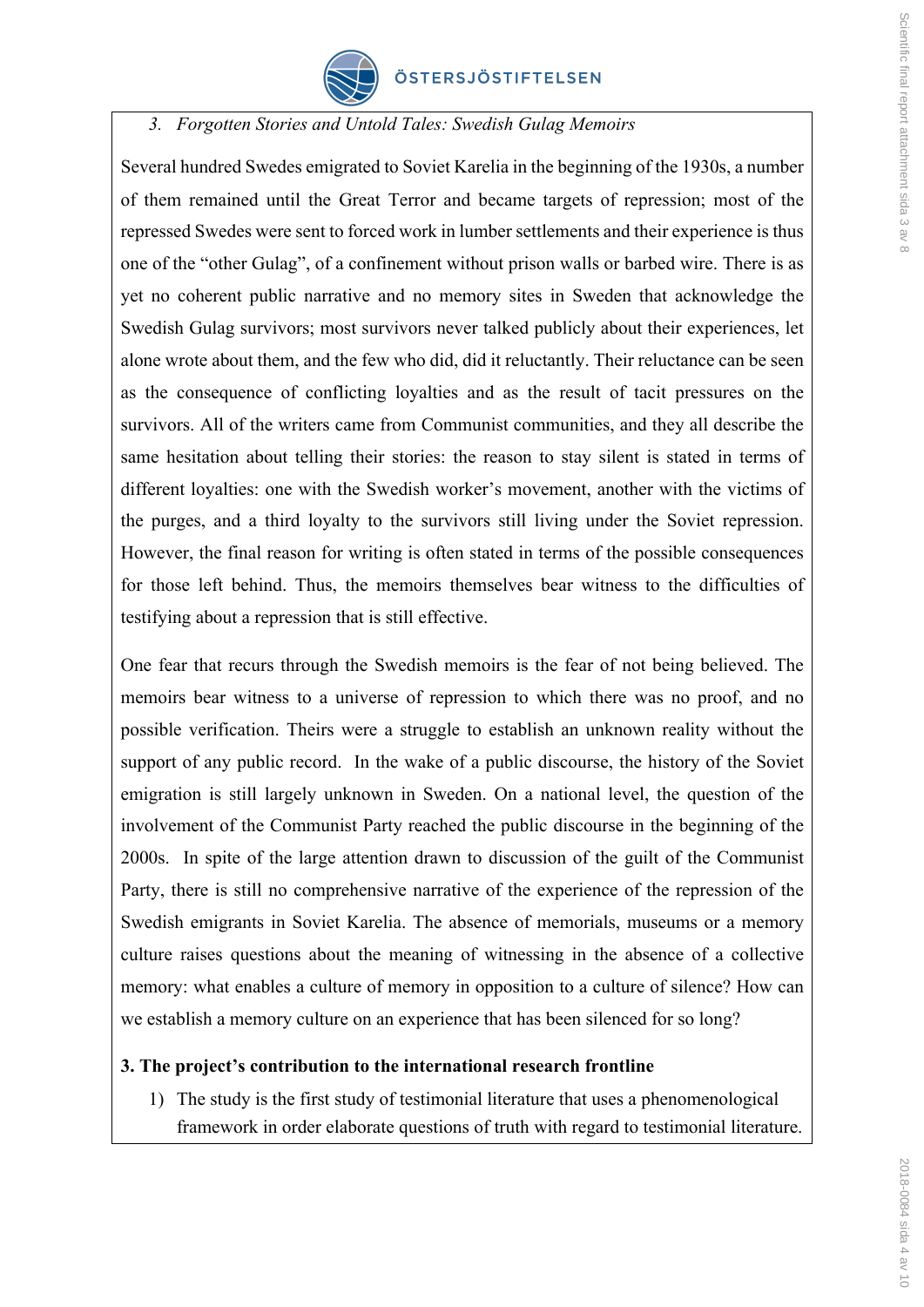

It is also the first study that investigates the relation between the personal narrative and the claims to historical objectivity from a phenomenological framework.

2) The project is the first study that examines memoirs written by Swedish survivors from the purges in Soviet Karelia. Although ethnical purges targeting Swedes took place in Soviet Karelia, it is still a part of the Swedish-Soviet history that we know little about. The memoirs they remain essential for our understanding of the purges, since other sources are still limited. The silence around the survivors give us important clues as to the difficulties in bearing witness against an ongoing and as yet not recognized repression.

### **4. New research questions that the project has led to**

The project has led to two new research questions:

- 1) If we understand truth and truthfulness in testimonial literature as representativity, i.e. as the expression of an experience that is a typical or representative of a group, we are then faced with the question of whose experiences are represented and whose are not. The most widely spread and famous narratives of the Gulag are written by male, political prisoners in the camps. Their experiences differ from the experiences of women in the Gulag, and in several respects. The most important difference regards their part in the system. Although fewer in number in the camps, many women were placed in the working settlements and colonies. While the conditions in the latter were supposed to be better, life could in reality be as hard or harder than in the camps. Furthermore, many women were deported either to the settlements or colonies because they belonged to ethnic minorities. Would we discover new "truths" about a Gulag if we shifted our focus to the experiences of women and children? Does every and all representation entail the exclusion of those who are not "typical"? How could we enlarge our understanding of typical experiences or truthful representation in order to make it more inclusive?
- 2) As mentioned above, the absence of memorials, museums or a memory culture in Sweden raises questions about the meaning of witnessing in the absence of a collective memory: what enables a culture of memory in opposition to a culture of silence? How can we establish a memory culture on an experience that has been silenced for so long?

## **5. The contribution of the research to the knowledge of the Baltic Sea Region and Eastern Europe**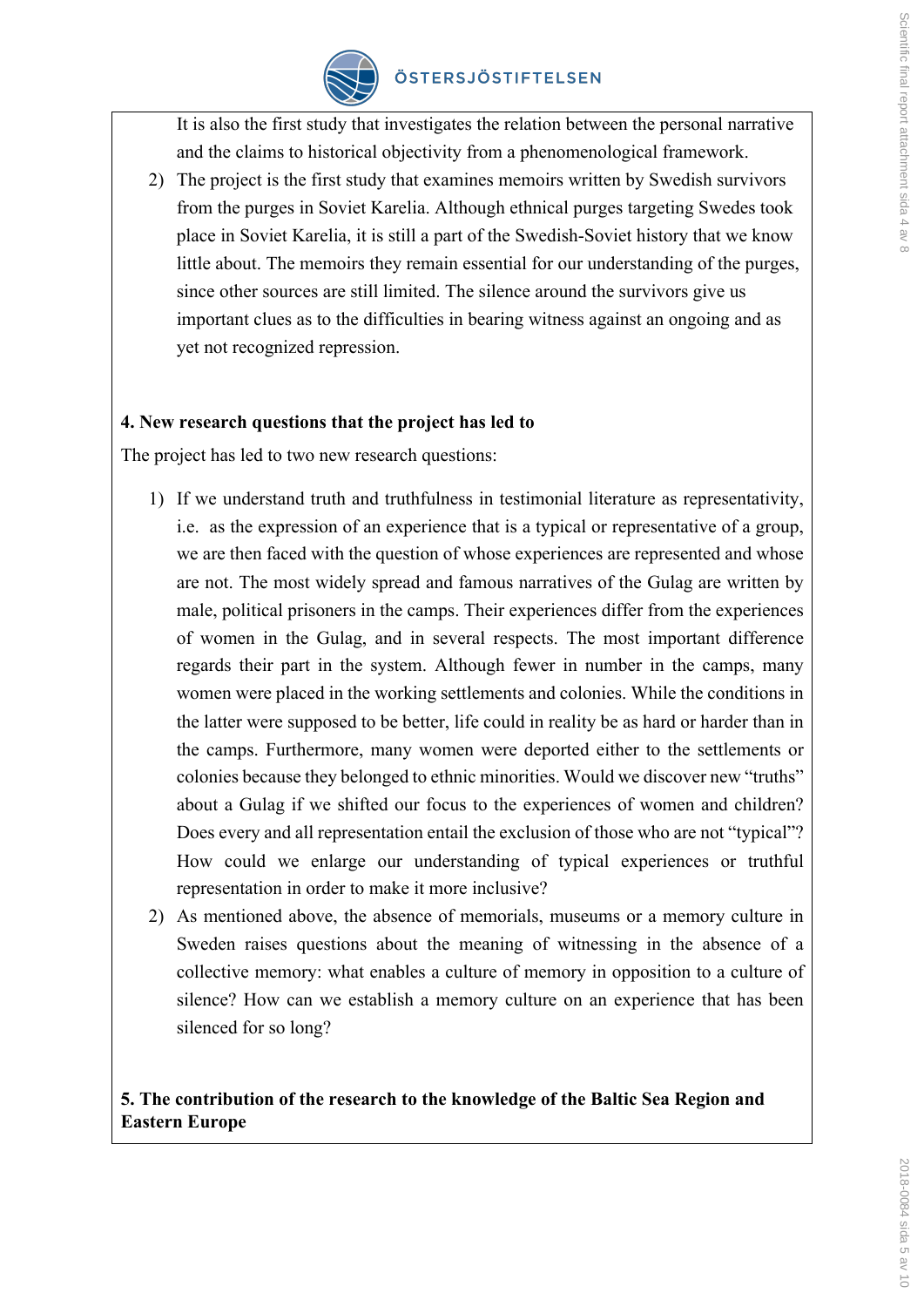

# ÖSTERSJÖSTIFTELSEN

1) The Gulag memoirs have marked the understanding in the West of the Gulag. Even after archives were opened, they continued and still continue to play a role in our historical understanding of the Gulag. In particular, a number of western survivors after the second world war together with the writings of Varlam Shalamov and Alexander Solzhenitsyn have prefigured, marked and continue to mark the understanding of the Gulag in the West. The project has outlined an understanding of how testimonial literature have helped form the debate in the West on the Gulag, and how they continue to do so.

2) The memoirs written by Swedish survivors from the purges in Soviet Karelia is barely known at all, and they have not been studied before. I also want to highlight the historical documentation that these memoirs provide us with. In spite of all the survivors who could have spoken, and in spite of the few who spoke, this is still a historical reality we know little about, and to which the memoirs continue to be an essential source of information.

# **6. Dissemination of the results of the project within and outside the research community**

The first article, "Literary Testimonies and Fictional Experiences: Gulag Literature in between Facts and Fiction" (published in *Studia Phaenomenlogica*) investigates the relation between truth and personal experience, as well as the relation between fact and fiction in Gulag memoirs. The second article "Motvilliga vittnen: svenska vittnesberättelser från utrensningarna i Sovjetkarelen" (accepted to *Tidskrift för Litteraturvetenskap*), examines the Swedish testimonial literature from the purges in Soviet Karelia. In particlar, I examine how the lack of an official narrative silences the survivors, hindering them from narrating their experiences. In the third article, "Berätta för Väst!'. Vittneslitteratur från Gulagarkipelagen 1945-1953" (submitted to *Lychnos*), I examine how testimonial literature from the Gulag Archipelago has formed and continues to form the historical understanding of the Gulag in the West. The fourth article, "Selvbiografier som vitnesbyrd i Simone de Beauvoirs poetikk" (published in *Oppløsningen av det estetiske. Kunstfilosofisk modernitet fra Kant til relasjonell estetikk*), elaborates a phenomenological understanding of the relation between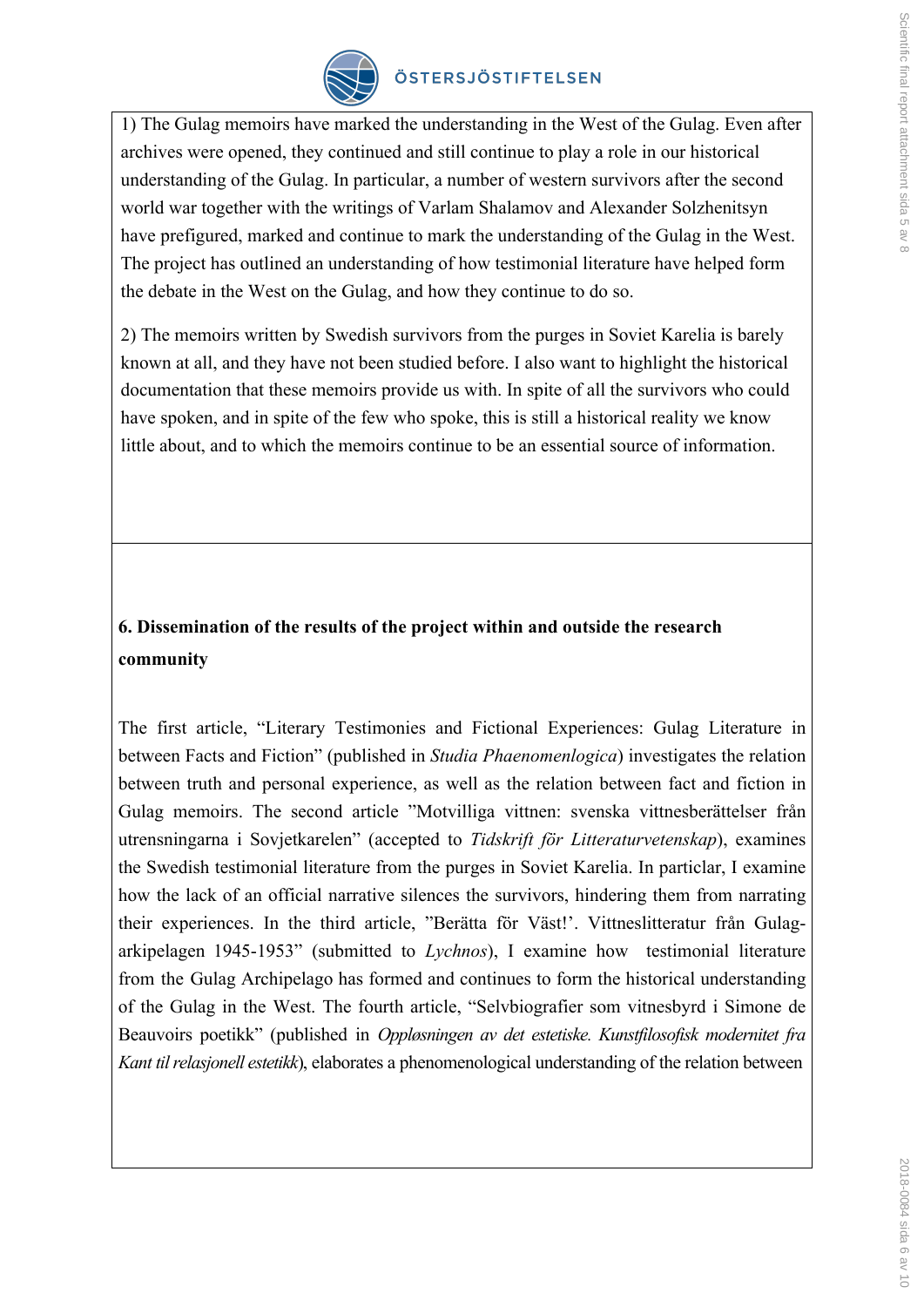

## ÖSTERSJÖSTIFTELSEN

experience, truth and memory in autobiographical writing, drawing on the phenomenology of Simone de Beauvoir. I have presented earlier versions of the articles on a number of conferences and seminars, among others, *Truth and Truthfulness in Gulag Memoirs* (at the Phalén Picnic, organized by the Department of Philosophy at Uppsala University and the Swedish Collegium for Advanced Studies*,* Uppsala, 2019) and *Personal Experience as Historical Testimony in Witness Literature from the Gulag Archipelago* (at CBEES 2019). I have also presented a paper on how the lack of memorials and memory sites contributed to the silencing of the survivors: *Memories without Sites: Swedish Memoirs from the Soviet Karelian Repression* in the panel *Post-Socialist Anxieties through the Prism of Silence: Poland, Albania and Sweden*, at ASEEES (the Association for Slavic, East European, and Eurasian Studies) annual congress in Washington in November 2020. My paper *Reluctant Witnesses: Swedish Memoirs from the Soviet Karelian Purges* was accepted to The International Auto Biography Associations (IABA) congress 2020, a congress that has been postponed until 2022 due to the pandemic. Due to the corona restrictions, my intended collaboration with the Centre for Ethics as Study in Human Value, in Pardubice was postponed until November 2021, when I presented the paper *Afterlife between the Testimony and the Archive,* at the workshop Death and Afterlife. Furthermore, I have presented some of the results of my post-doc project at the research seminar in Aesthetics at Södertörn University and at the research seminar in Philosophy at Åbo Akademi.

### **Peer reviewed articles:**

2021. Andén, Lovisa. Literary Testimonies and Fictional Experiences. Gulag Literature in between Facts and Fiction. *Studia Phaenomenologica* vol 21/2021. Special Issue: *From Witnessing to Testimony*. Open access: https://zetabooks.com/wpcontent/uploads/SP21\_Anden.pdf

Andén, Lovisa. Motvilliga vittnen: svenska vittnesberättelser från utrensningarna i Sovjetkarelen. Accepted to *Tidskrift för Litteraturvetenskap*.

Andén, Lovisa. "Berätta för Väst!". Vittneslitteratur från Gulag-arkipelagen 1945-1953. Submitted to *Lychnos*. *Årsbok för idé- och lärdomshistoria*.

### **Articles in anthologies:**

2021. Andén, Lovisa. Selvbiografier som vitnesbyrd i Simone de Beauvoirs poetikk, övers. Eirik Ulltang Birkeland. I *Oppløsningen av det estetiske. Kunstfilosofisk modernitet fra Kant til relasjonell estetikk*, red. Ståle Finke och Mattias Solli. Oslo: Universitetsforlaget.